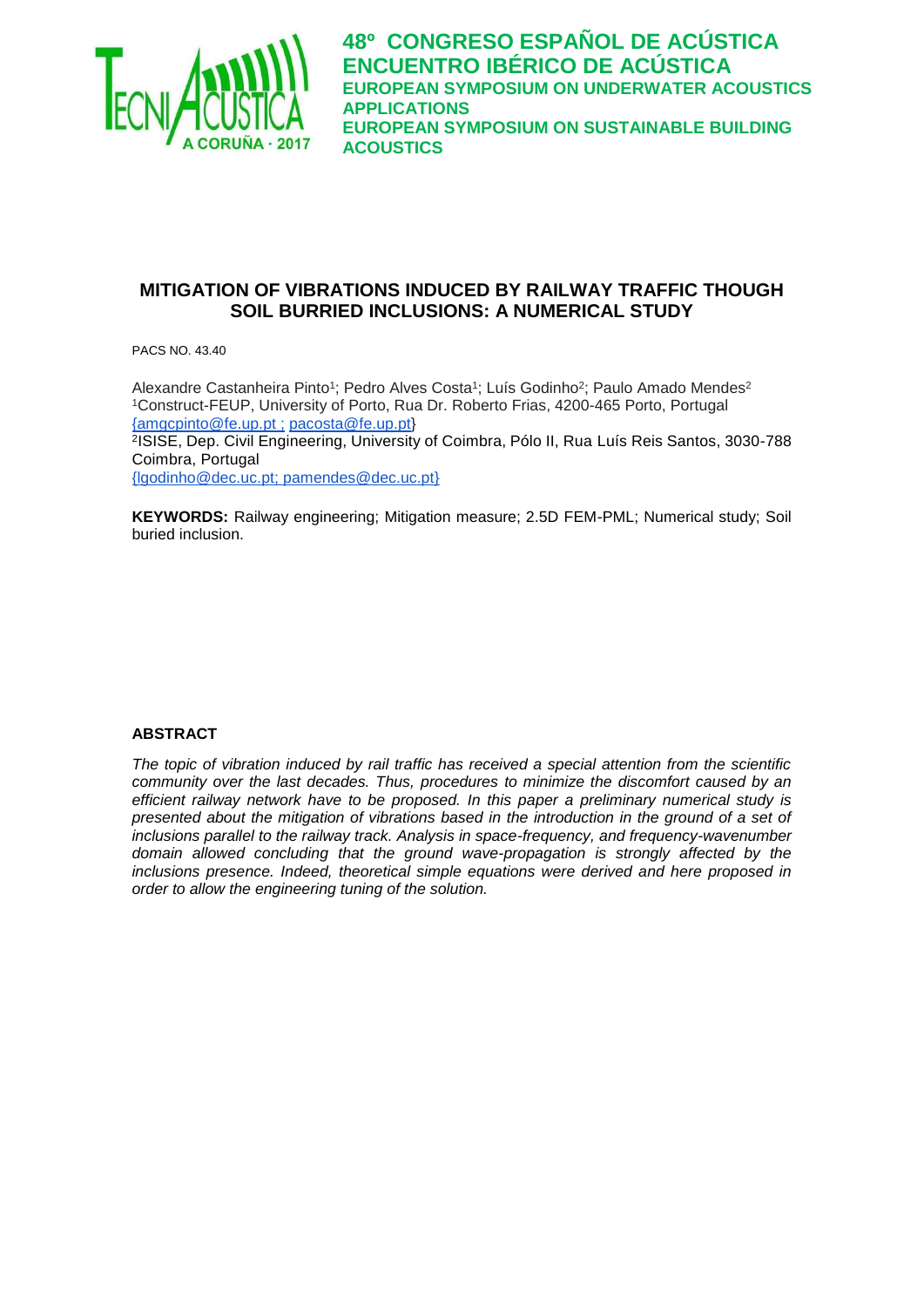#### **1 INTRODUCTION**

Vibrations induced by human activities, such as construction or traffic, have become a relevant concern of modern societies. Despite these kind of vibrations usually does not reach a level that can put in risk the structural safety of nearby facilities, the long term continuous exposition of population to vibrations is nowadays recognized as a public health problem [1, 2]. In this scope, transportation infrastructures in urbanized regions should receive special attention, namely in the case of railways, since the demand for increasing the railway infrastructure capacity in European countries is defined in the roadmap for railway 2050. The increase of railway infrastructure capacity will demand efficient solutions for vibration mitigation in order to achieve the societal acceptance of this goal. Actually, the topic of mitigation of vibrations induced by railway traffic has received a considerable attention by the technical and scientific communities, where different solutions have been proposed and analyzed. Usually, the distinct solutions are grouped in function of their location: i) at the source, as for instance introduction of resilient elements at track level, [3, 4]; ii) at the receiver, through the change of the dynamic of the receiver (building), [5, 6]. Alternatively to these two solutions, mitigation measures can be applied at the propagation path, trying by that way to minimize, or at least to change, the energy that impinges the facilities to protect.

Despite of the recent advances in the topic, the exploration of the potential given by phononic acoustic materials, a specific class that can be framed within the so-called metamaterials, has not been extensively analyzed in this context yet. Actually, the propagation of almost all types of waves such as ultrasound, acoustic, elastic, and even electromagnetic and thermal in specific classes of periodic structures known as phononic or acoustic metamaterials, has drawn the interest of a large number of scientists and engineers [7]. The present paper aims to give a contribution for the development of vibration shielding solutions based in the introduction of periodic arrays of inclusions parallel to railway infrastructures. The paper starts with a deep analysis of the phenomena following a step-by-step approach, where the physical phenomena are analyzed in the space-frequency and in the wavenumber-frequency domains.

#### **2 BRIEF DESCRIPTION OF THE NUMERICAL APPROACH**

Transportation infrastructures, such as roads, railways tracks, pipes, can be often assumed as infinite and longitudinally invariant structures. In such conditions, if the assumption of linear response can be faced as reasonable, it is possible to achieve the 3D wave propagation solution by a 2.5D approach, where the equilibrium equations are formulated in the wavenumberfrequency domain. This approach takes hand of the Fourier transformation regarding the longitudinal development direction and, by that reason, only the cross-section needs to be discretized.

It the space-frequency domain, the fundamental wave propagation equation is given by:

$$
(\lambda + 2\mu)\nabla\nabla * u - \mu\nabla * \nabla * u + \omega^2 \rho * u = 0 \tag{1}
$$

where  $u(x, y, z, \omega)$  is the displacement vector,  $\lambda$  and  $\mu$  are the Lamé's constants and  $\rho$  is the mass density of the elastic medium. Considering now the situation depicted in Figure 1, the 3D solution can be obtained through the combination of several space-harmonic solution through the application of a Fourier transform regarding the longitudinal direction.

In the present study a 2.5D finite element approach is followed, since it allows dealing easily with complex geometries. A PML technique is applied to avoid the spurious wave reflection in the artificial boundaries [8] . Following the 2.5D FEM-PML approach and after the assemblage of the equations of each individual element, the equilibrium condition is established by the following equation:

$$
\{[K_{FEM}^{g}(k_1)] + [K_{PML}^{g}(k_1, \omega)] - \omega^2 ([M_{FEM}^{g}] + [M_{FEM}^{g}(k_1, \omega)])\}u_n(k_1, \omega) = p_n(k_1, \omega)
$$
(2)

Where  $k_1$  is the wavenumber,  $\omega$  is the frequency,  $u_n$  is the vector of nodal displacements is the transformed domain,  $p_n$  is the vector of external nodal loads in the transformed domain. The matrices  $\rm\left[K_{FEM}^{g}\right]$  and  $\rm\left[\tilde{K}_{PML}^{\tilde{g}}\right]$  are the global stiffness matrices of the FEM domain and of the PML domain, respectively, while  $\left[M_{\rm FEM}^{\rm g}\right]$  and  $\left[M_{\rm PML}^{\rm g}\right]$  are the corresponding global mass matrices.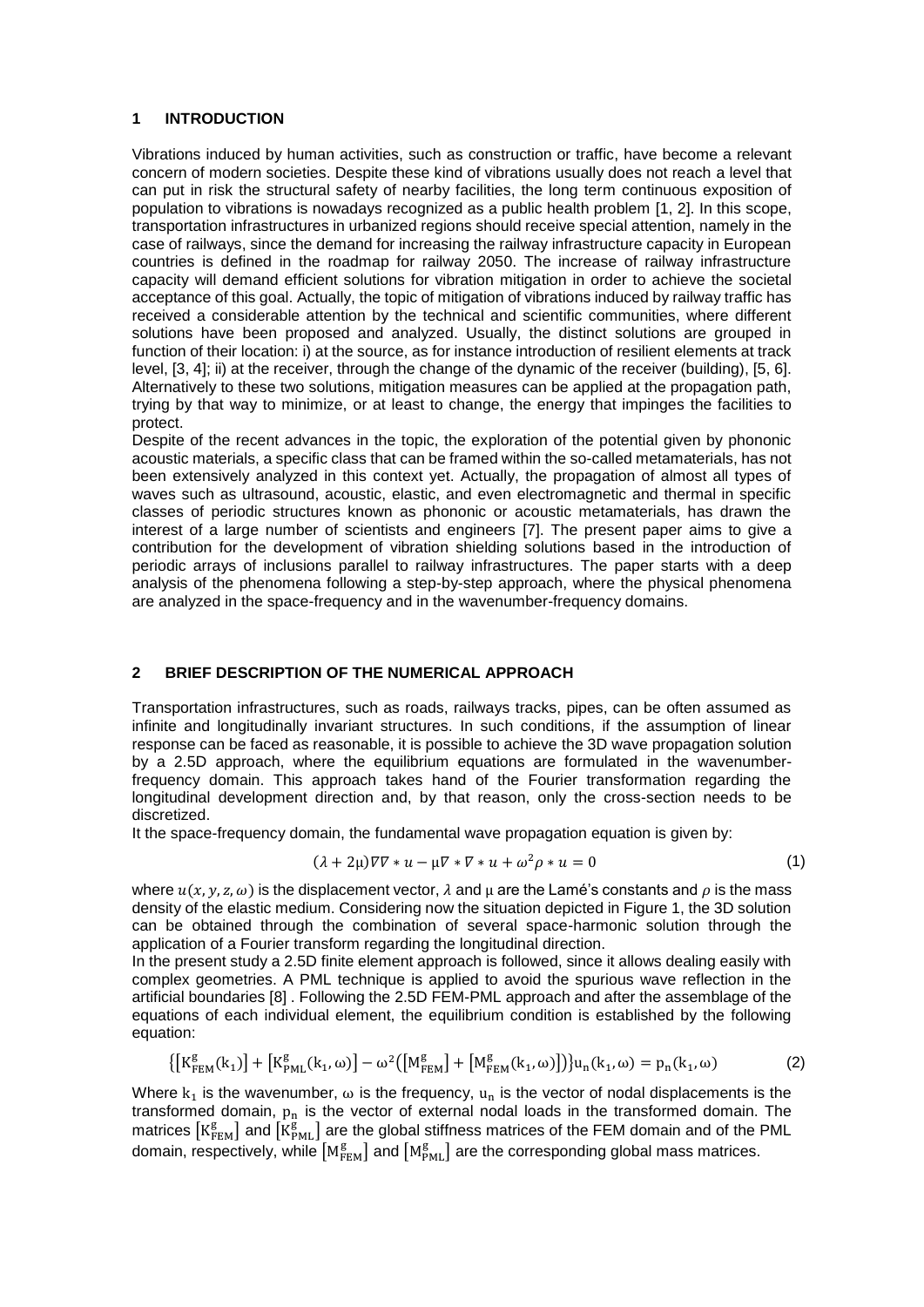The solution on the space-frequency domain or in the space-time domain is finally obtained through inverse Fourier operations. Details about procedure can be found in following references: [10, 11]

# **3 DYNAMIC RESPONSE OF THE SYSTEM WITH A SINGLE INCLUSION**

Buried inclusions in the ground change the wave propagation pattern and can be used as mitigation countermeasures. If these inclusions are installed with a certain array, constituting a periodic structure, a phononic metastructure can be achieved and shielding effect is expected to be reached in certain frequency bands. The dynamic response of the system with the presence of a single stiff inclusion was already addressed by Coulier et al. [12]. For this example, it is considered a homogeneous half-space with a circular shape inclusion (D=0.6 m) buried at 0.4m depth and with infinite development along the longitudinal direction as depicted in Figure 1. Superimposed in Figure 1 is a detail of the finite element mesh created to model the case study. Mechanical properties of the ground and inclusion are given in Table 1.



Figure 2 – Illustrative scheme of the geometry of the cross section.

| Table T – Properties adopted for the different materials |  |
|----------------------------------------------------------|--|
|                                                          |  |

Table 1 – Properties adopted for the different materials

| Material  | Density [Kg/m <sup>3</sup> ] | Young Modulus [MPa] | v [-] | 7 T-1 |
|-----------|------------------------------|---------------------|-------|-------|
| Soil      | 1700                         | 116                 | 0.33  | 0.001 |
| Inclusion | 2700                         | 4416                | 0.2   | 0.001 |

[Figure 3](#page-3-0) shows the real part of the vertical displacement field generated by a harmonic point load located at ground surface and 10 m away from the inclusion. Results are presented for several frequencies, being shown in the upper row the reference scenario (without inclusion) and in the lower row the vertical displacement field generated in similar conditions but in the presence of the inclusion. From [Figure 3](#page-3-0) it is obvious that perturbation induced by inclusion presence is highly dependent on the excitation frequency. Actually, for the frequency of 25 Hz, the displacement field is almost not affected by the inclusion presence. The previous fact is also evident in Figure 3a, where the insertion loss of the vertical (ILuz), defined by equation 3, is plotted.

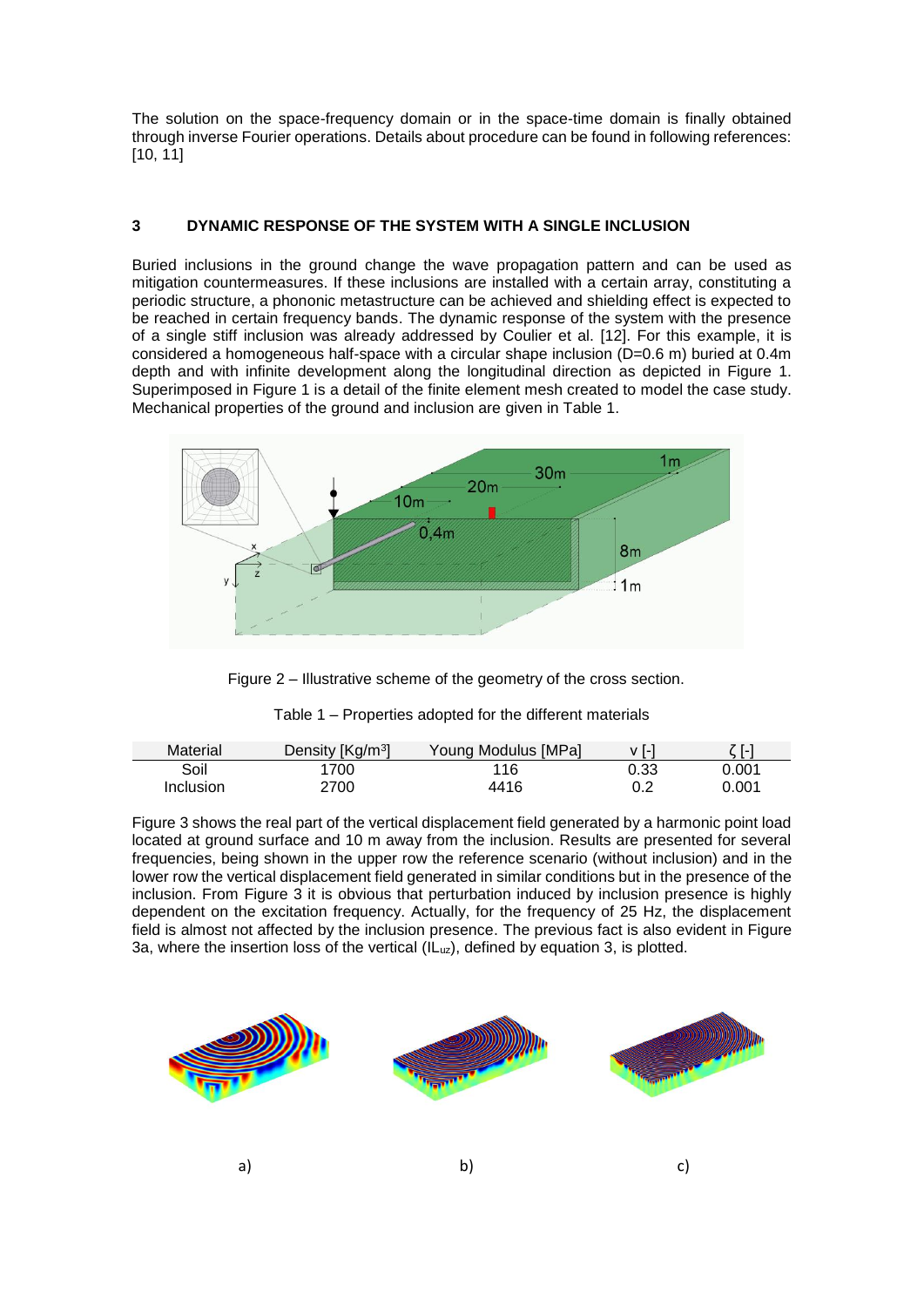

<span id="page-3-0"></span>Figure 3 – Vertical displacement for homogeneous media: a) 25Hz; b) 50Hz; c) 75Hz; Vertical displacement for a medium with one inclusion: d) 25Hz; e) 50Hz; f) 75Hz.

$$
IL_{uz} = 20\log_{10}\left(\frac{|u_z^{ref}(x,y,z,\omega)|}{|u_z(x,y,z,\omega)|}\right)
$$
\n(3)

However, from [Figure 4b](#page-3-1) and [Figure 4c](#page-3-1) it is possible to observe that with the increase of the frequency an attenuation effect is observed by the inclusion presence, being more evident for the excitation frequency of 75 Hz. Furthermore, the insertion loss contours depicted in [Figure 4](#page-3-1) show the formation of a cone, inside which the attenuation effect is almost negligible, but it is relevant in the outside region. This effect was previously explained by Coulier et al. [12] and it is due to the waveguided effect provided by the stiffer inclusion when the wavelength of waves propagating in the longitudinal direction along the ground is shorter than the wavelength of bending wave propagation along the inclusion in free condition.



<span id="page-3-1"></span>Figure 4 – Insertion loss [dB] of vertical displacement for single inclusion scenario and for frequencies of: a) 25Hz; b) 50Hz; c) 75Hz.

To better discern this effect, [Figure 5](#page-4-0) presents the insertion loss in the wavenumber-frequency domain for the alignment located 20 m away from the load, i.e., at 10 m distance of the inclusion. The wavenumber is normalized by the shear wavenumber:

$$
K_1[-] = k_1 \ast \frac{C_s}{\omega} \tag{4}
$$

where Cs is the shear wave velocity.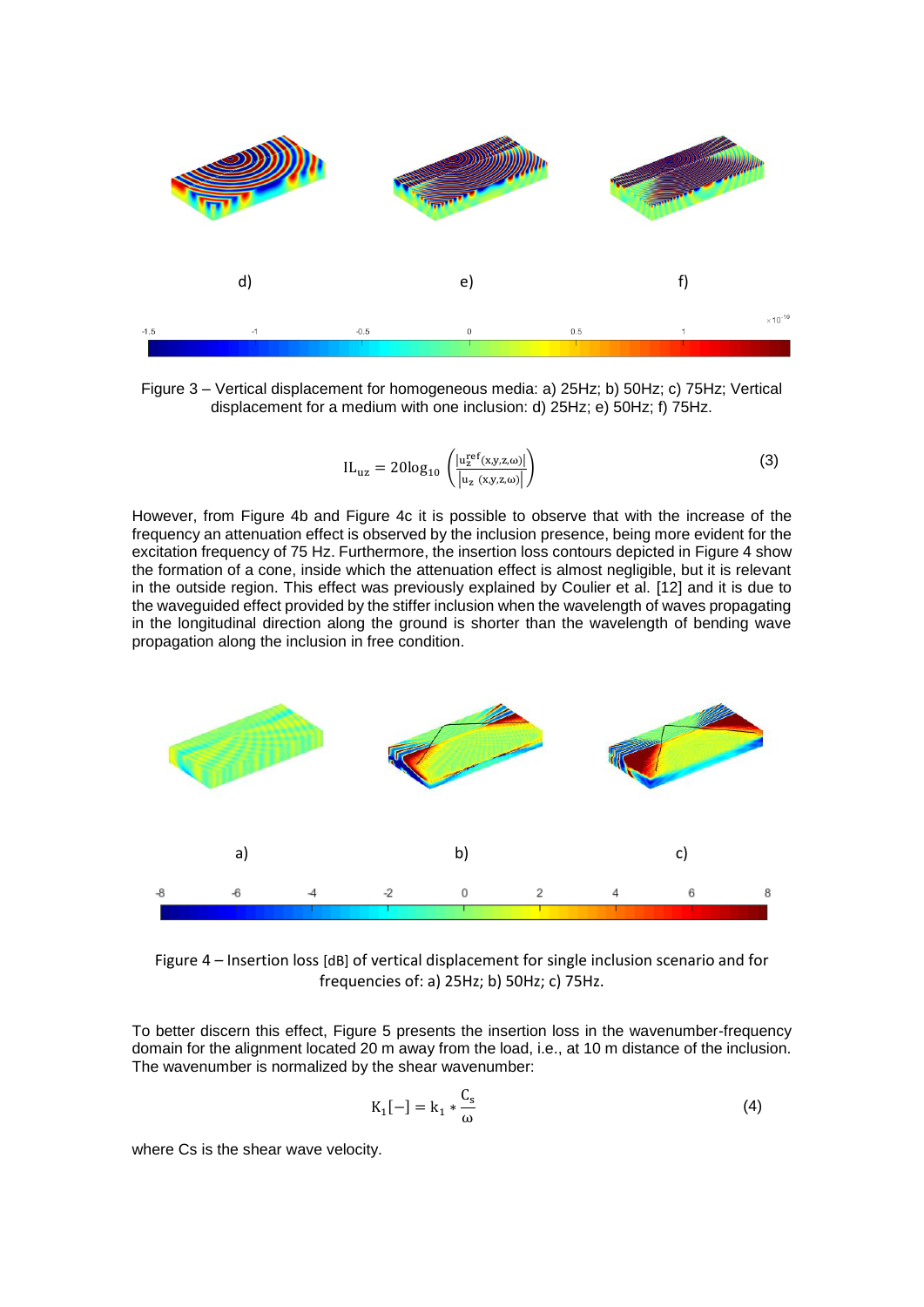Only the propagation region is represented in the figure, since for wavenumber  $k_1$  larger than the Rayleigh wavenumber only evanescent waves can propagate along the transversal direction. In the same figure, the free bending wave dispersion relationship of the inclusion is depicted by the black line. This dispersion relationship can be easily obtained assuming the inclusion as a Bernoulli-Euler beam:

$$
K1 = \sqrt[4]{\frac{M * \omega^2 C_s}{EI \omega}}
$$
 (5)

where M is the mass of the inclusion and EI is the bending stiffness.



<span id="page-4-0"></span>Figure 5 – Frequency-wavenumber of the insertion loss (dB) for the alignment 20m point away from the load (single inclusion).

As can be seen, attenuation effects can only be achieved for wavenumbers  $K_1$  larger than those defined by the free-bending dispersion relationship of the inclusion. Actually, a detailed analysis of [Figure 5](#page-4-0) allows defining 3 zones of different behavior. The first zone corresponds to the frequency range up to the intersection between the dispersion relationships of the P-SV waves in the ground and of the free-bending of the beam. As shown by Coulier et al. [12], the limit of this frequency range is defined by equation 6, and for excitation frequencies lower than this limit there is no benefit induced by the inclusion presence.

$$
\omega_{\rm c} = C_{\rm R} \sqrt{\frac{M}{\rm EI}}\tag{6}
$$

where C<sub>R</sub> is the Rayleigh wave velocity.

However, passing the cut-on frequency defined by equation 6, positive insertion loss can be observed for values of  $k_1$  larger than those defined by equation 5, which means that the presence of the inclusion avoids the propagation of vibrations along the transversal direction when the propagating wavelengths in the ground and in that direction are shorter than the free-bending wavelengths in the inclusion. In the space-frequency domain this effect is noticeable by the formation of the cone discussed above, with an opening angle defined by:

$$
\theta = \sin^{-1}\left(\sqrt[4]{\frac{M*\omega^2}{EI}} * \frac{C_R}{\omega}\right) \tag{7}
$$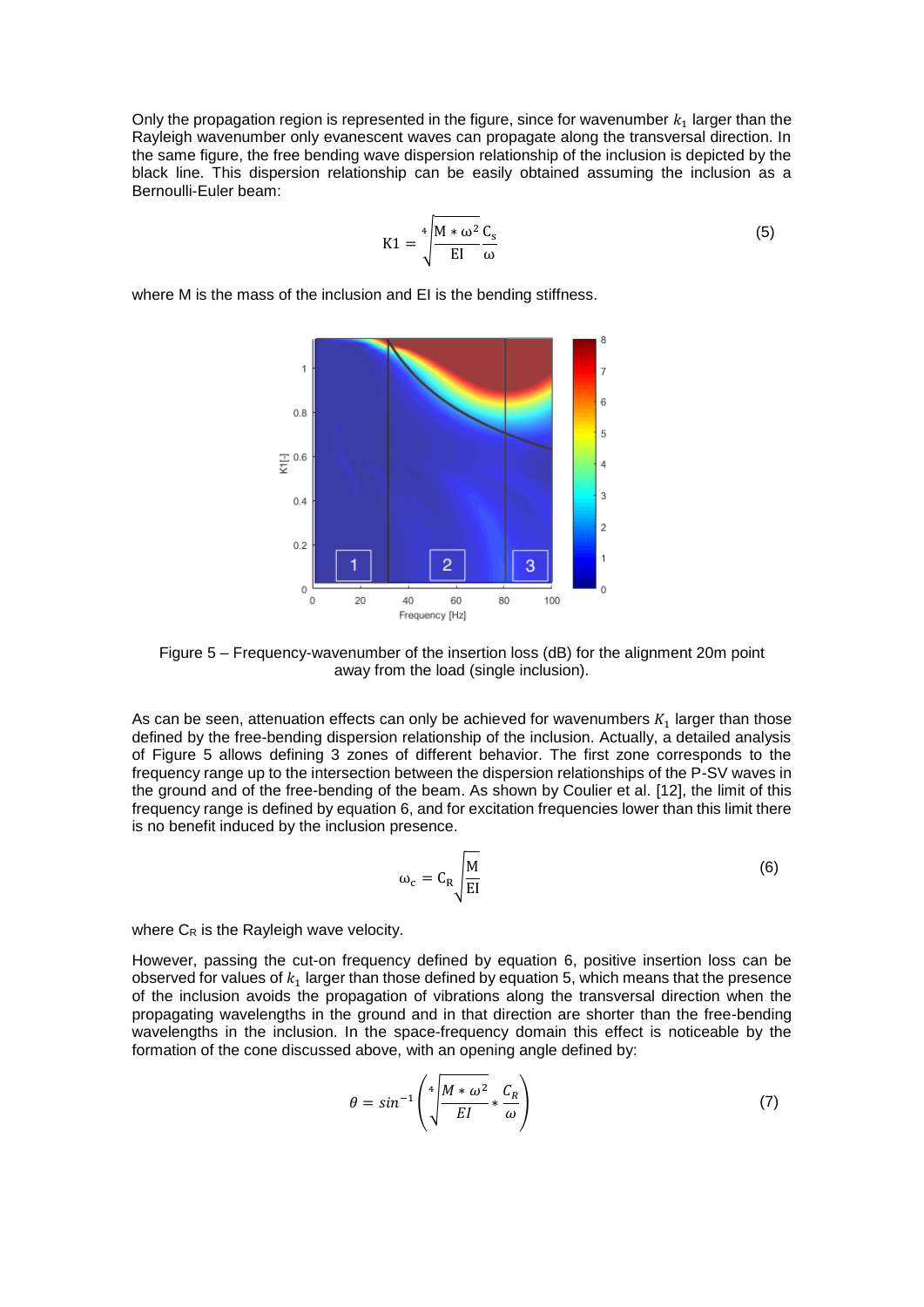The definition of the cone shadow region is easily achieved taking into account the decomposition of the propagating wavenumber  $k_R$  into the  $k_1$  and  $k_2$ , representing waves propagating into longitudinal and transversal directions respectively.

A third behavior zone is also detected in [Figure 5,](#page-4-0) corresponding to frequencies larger than 80 Hz. In this range it is possible to see that positive values of IL are only visible for larger values of  $K<sub>1</sub>$  as the frequency increases. This effect, not noticed in the studies provided by Coulier et al. [12] neither by Barbosa et al. [13], is due to the fact that in the present study the inclusion is buried, not achieving the ground surface.

# **5 DYNAMIC RESPONSE FOR MULTIPLE INCLUSIONS: SINGLE ROW**

As previously mentioned, the consideration of multiple inclusions allows taking benefit of the meta-structure behavior. This effect is added to the mitigation effect induced by the presence of a stiffer inclusion in a host medium, which behavior was already discussed in the previous section Therefore, a new cross section is now considered, adopting two more inclusions parallel to the first one and in a center-to center distance of 1.2m, as shown in Figure 6.



Figure 6 – Cross section with three parallel inclusion with a detail of the finite element mesh constructed.

Figure 7 shows the insertion loss of the vertical displacement on the frequency-space domain for frequencies of 25 Hz, 50 Hz and 75 Hz. Scrutinizing the results for the 25Hz and 50Hz, and comparing with homologous results depicted in [Figure 4,](#page-3-1) it is observed that the behavior pattern persists: i) for the frequency of 25 Hz the inclusion presence almost doesn't affect the dynamic response of the system; ii) for the frequency of 50 Hz, there is a cone, inside which the mitigation of vibrations due to the presence of the inclusions is almost negligible. Despite the similarities of the dynamic response for single or for multiple inclusions when the excitation frequency is 50 Hz (Figure 7b), it should be mentioned that the presence of multiple inclusions allows to achieve higher values of IL, i.e., a more efficient mitigation is achieved when multiple inclusions are considered. A more interesting result is observed comparing [Figure 4c](#page-3-1) and [Figure 7c](#page-6-0), i.e., the IL for the excitation frequency of 75Hz when single or multiple inclusions are considered, respectively. It is possible to see that in the first scenario (single inclusion) the area comprised inside the cone showed no attenuation on the vertical response [\(Figure 4c](#page-3-1)). On the other hand, for the case where multiple inclusions are considered, attenuation is also seen inside of the referred cone [\(Figure 7c](#page-6-0)). This fact must be related to some effect which is triggered only when more than one inclusion is adopted, proving the existence of a group behavior.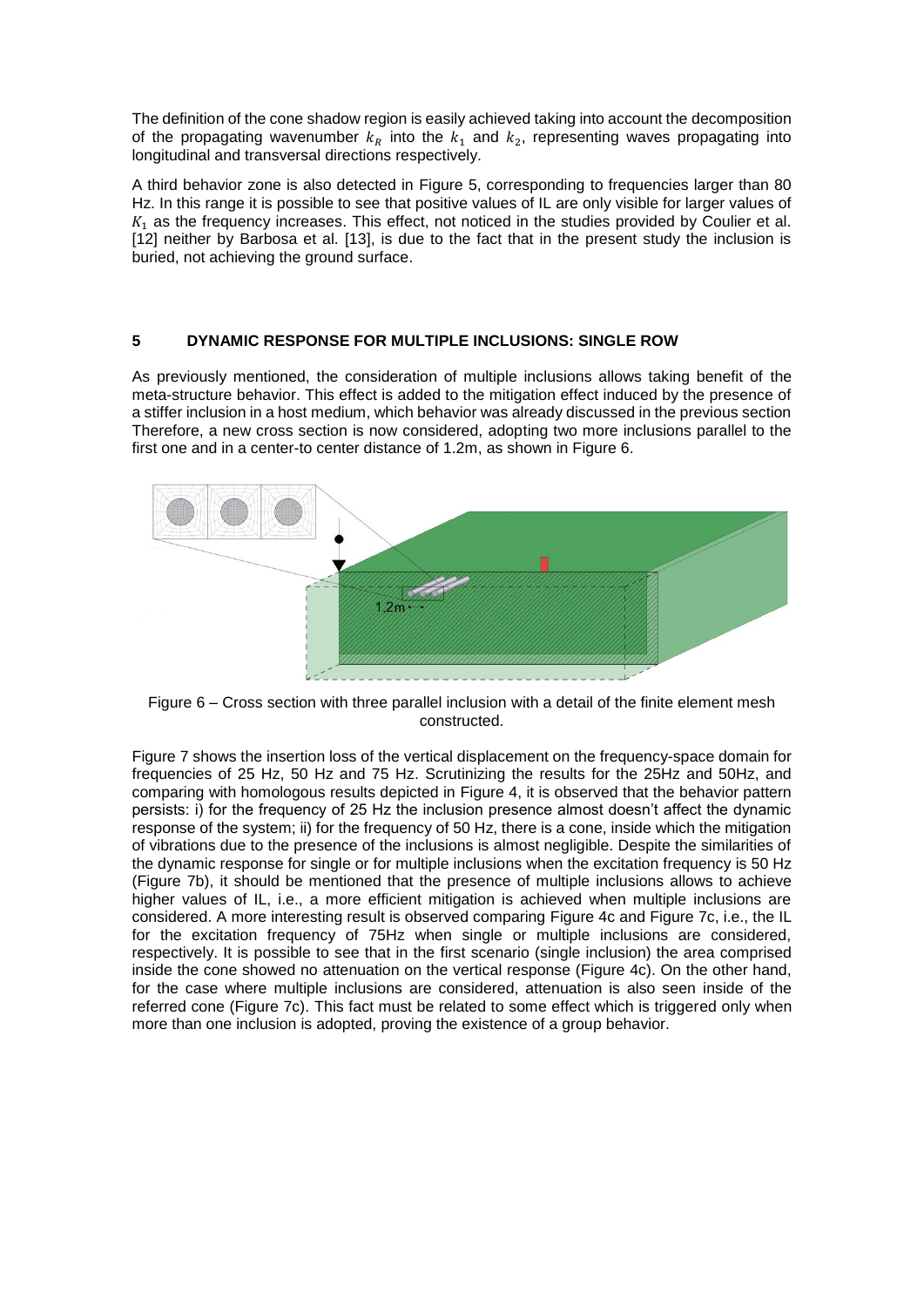

<span id="page-6-0"></span>Figure 7 – Insertion loss [dB] of the vertical displacement for multiple inclusions scenario and for frequencies of: a) 25Hz; b) 50Hz; c) 75Hz.

To better discern the group effect previously identified, an analysis on the frequency-wavenumber domain is presented for a receiver located in the alignment 20m away from the load application point.

[Figure 8](#page-6-1) shows the IL for that alignment in the frequency-wavenumber domain, where it is possible to isolate four different regions. The first two correspond to the same ones already discussed for a single inclusion scenario [\(Figure 5\)](#page-4-0), i.e., for frequencies lower than the cut-on frequency (see equation 6) no attenuation is observed, followed by the region where the waveguided behavior is provided by the inclusions stiffness. In addition to the previously identified regions a new one appears, where a considerable IL is perceived even for plane-strain conditions, i.e.  $k_1 = 0$ . This expresses a new effect, resulting from a group interaction. This effect is responsible for the vibration attenuation in the region previously without attenuation, and can be called the "sonic-crystal" effect. The band gap induced by the sonic-crystal effect is delimited by the following equations:

$$
f(\theta) = \frac{Cr}{2 * d * \cos \theta} \tag{8}
$$

$$
f(\theta) = \frac{Cr}{\sqrt{2} * d * \cos \theta} \tag{9}
$$

where d represents the distance among two inclusions, and  $\theta$  the incident wave angle.

Limits defined for the bandgap are also illustrated in [Figure 8](#page-6-1) by the brown lines.



<span id="page-6-1"></span>Figure 8 – Insertion loss in the frequency-wavenumber domain (dB) for the alignment 20m point away from the load (multiple inclusions scenario).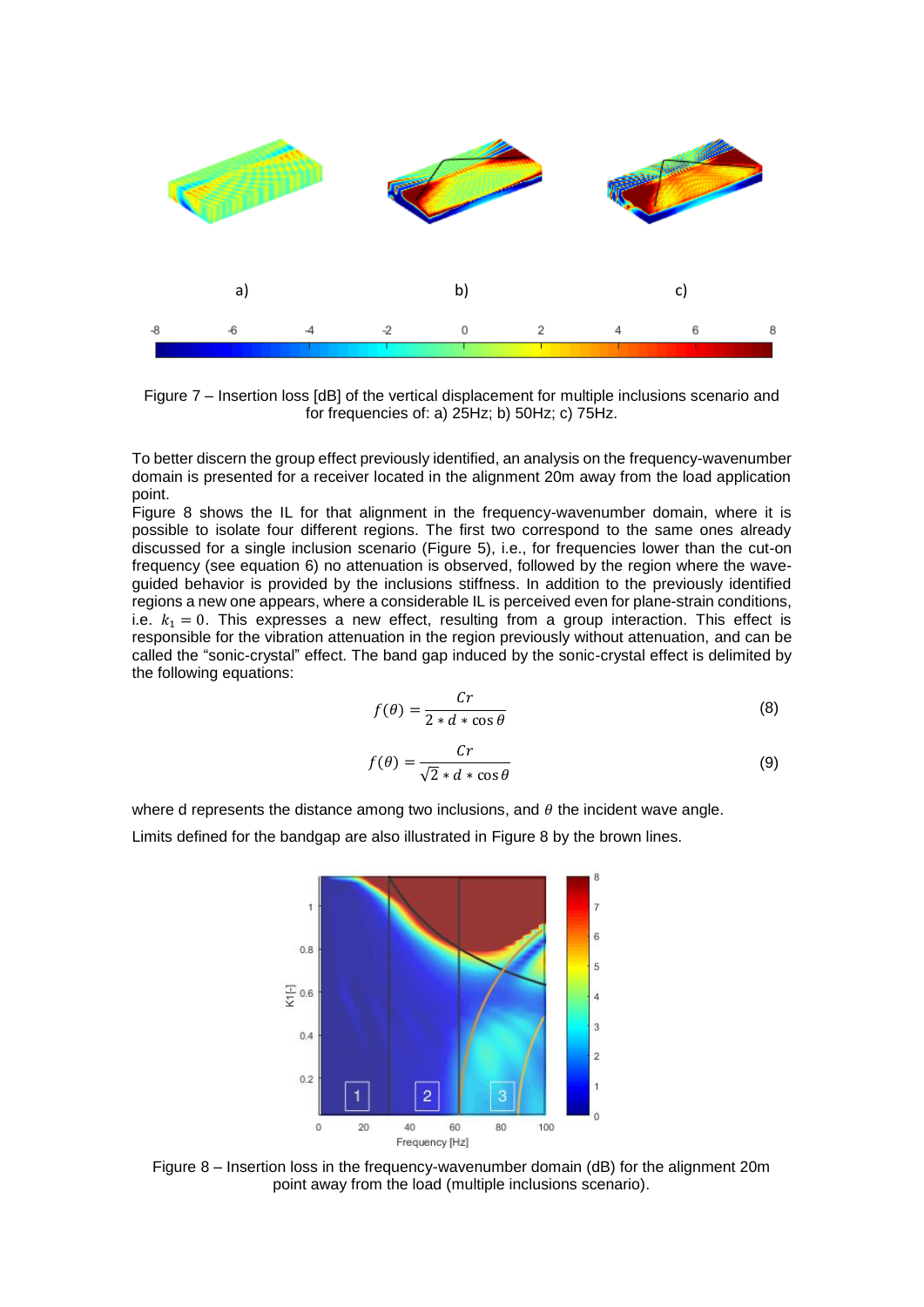This band-gap effect is dependent on the distance between inclusions and on the wave propagation velocity of the host medium (assuming that the inclusions are much stiffer than the host medium).

# **6 CONCLUSIONS**

In this paper, the authors presented a numerical study of a mitigation countermeasure which consists on a soil buried inclusions. For that task, a 2.5D FEM-PML approach was used to compute the 3D dynamic response. In this preliminary study, it was possible to identify the mechanical behavior pattern induced by the presence of a single inclusion. It was found that from a certain frequency value a wave-guided phenomenon is trigger, developing a cone which divides the space into two regions, one where is noticed an attenuation on the ground response and other where the vibration pattern is almost not altered. The open angle of the cone was found to be frequency dependent. For higher frequencies the wavelengths generated became very small in comparison with the buried depth of the inclusion and the energy starts to pass over it, inducing a loss of efficiency. An alternative scenario was considered where a row of three inclusions was adopted. This case showed an interesting efficiency improvement in comparison to the former scenario. Additionally to the previous attenuation mechanisms, a new one arises, caused by the interaction between the various inclusions, leading to positive insertion losses inside of the shadow cone. This group interaction is usually called the sonic crystal effect, and theoretical expressions are proposed to determine the frequency-wavenumber gap. The present study is still ongoing, where multiple scenarios taking advantage of the group interaction were constructed in order to evaluate the efficiency of the sonic crystal effect as a mitigation mechanism. It is also intended to evaluate the response for moving loads, simulating scenarios such as railway and road infrastructures.

# **ACKNOWLEDGEMENTS**

This work was financially supported by: Project POCI‐01‐0145‐FEDER‐007457 ‐CONSTRUCT ‐ Institute of R&D in Structures and Construction and Project POCI‐01‐0145‐FEDER‐007633 both funded by FEDER funds through COMPETE2020 ‐ Programa Operacional Competitividade e Internacionalização (POCI) – and by national funds through FCT ‐ Fundação para a Ciência e a Tecnologia; Project PTDC/ECMCOM/1364/2014. The authors are also sincerely grateful to European Commission for the financial sponsorship of H2020 MARIE SKŁODOWSKA‐CURIE RISE Project, Grant No. 691135 "RISEN: Rail Infrastructure Systems Engineering Network".

# **REFERENCES**

- 1. Croy, I., M.G. Smith, and K. Waye, *Effects of train noise and vibration on human heart rate during sleep: an experimental study.* BMJ Open, 2013. **doi:10.1136/bmjopen-2013-002655**.
- 2. Smith, M.G., et al., *On the Influence of Freight Trains on Humans: A Laboratory Investigation of the Impact of Nocturnal Low Frequency Vibration and Noise on Sleep and Heart Rate.* PLoS ONE, 2013. **8**(2): p. e55829.
- 3. Alves Costa, P., R. Calçada, and A. Silva Cardoso, *Ballast mats for the reduction of railway traffic vibrations. Numerical study.* Soil Dynamics and Earthquake Engineering, 2012. **42**(0): p. 137-150.
- 4. Bongini, E., et al., *A parametric study of the impact of mitigation measures on ground borne vibration due to railway traffic*, in *EURODYN 2011*, G. De Roeck, et al., Editors. 2011: Leuven. p. 663-670.
- 5. Talbot, J. and H. Hunt, *On the Performance of Base-isolated Buildings and Isolation of Buildings from Railtunnel Vibration: a Review*, in *Collected Papers in Building Acoustics: Sound Transmission*, B. Gibbs, et al., Editors. 2009, Multi-science.
- 6. Talbot, J., *Base-isolated buildings: Towards performancebased design.* Proceedings of the Institution of Civil Engineers: Structures and Buildings, 2016. **169**(8): p. 574-582.
- 7. Hussein, M., M. Leamy, and M. Ruzzene, *Dynamics of Phononic Materials and Structures: Historical Origins, Recent Progress, and Future Outlook.* Applied Mechanics Reviews, 2014. **66**(4): p. 040802.